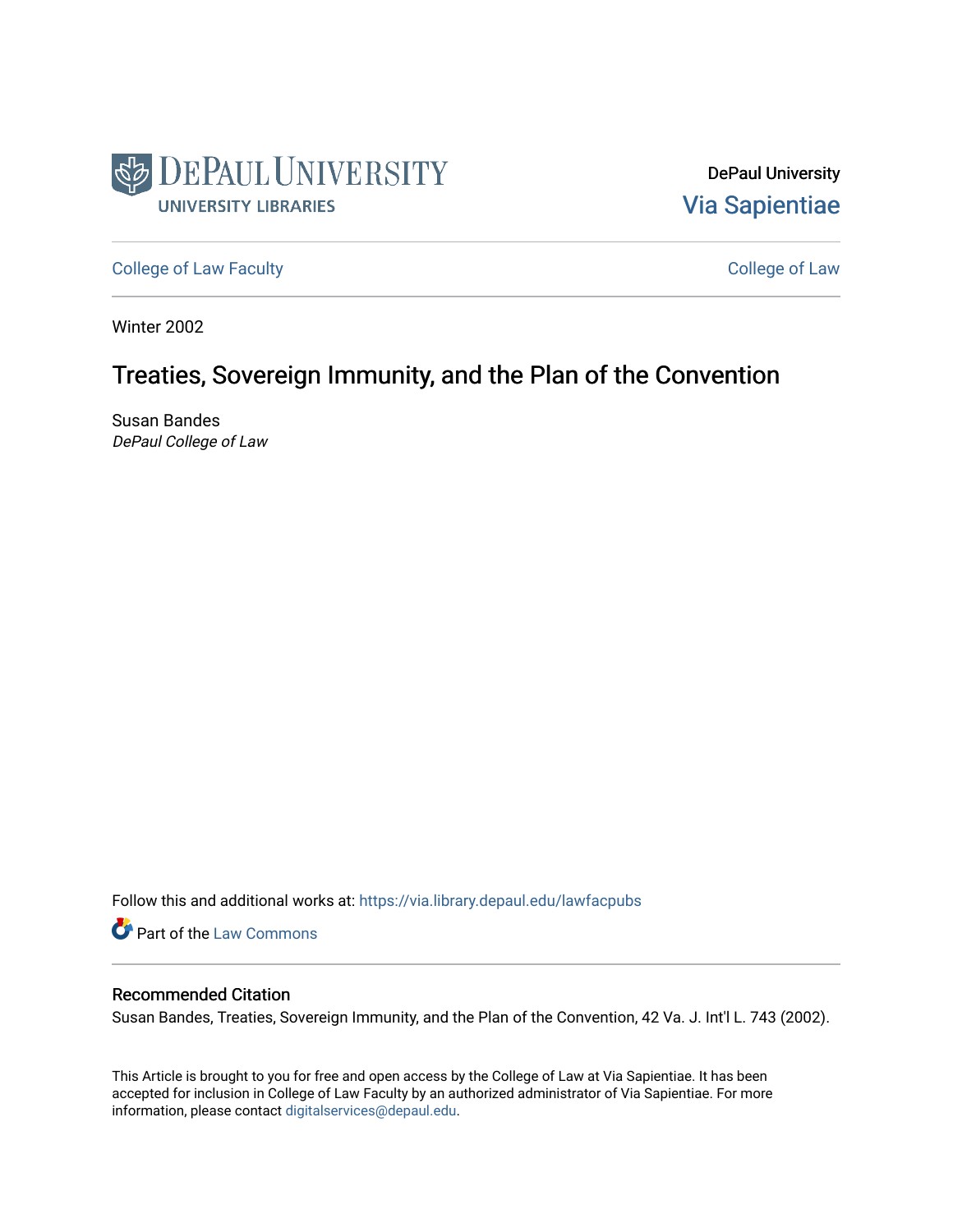

Content downloaded/printed from [HeinOnline](https://heinonline.org/HOL/Page?handle=hein.journals/vajint42&collection=journals&id=753&startid=753&endid=766)

Wed Sep 18 14:54:14 2019

Citations:

Bluebook 20th ed. Susan Bandes, Treaties, Sovereign Immunity, and the Plan of the Convention, 42 Va. J. Int'l L. 743 (2002).

APA 6th ed. Bandes, S. (2002). Treaties, sovereign immunity, and the plan of the convention. Virginia Journal of International Law, 42(2), 743-756. ALWD Bandes, S. (2002). Treaties, sovereign immunity, and the plan of the convention. Va. J. Int'l L., 42(2), 743-756.

Chicago 7th ed. Susan Bandes, "Treaties, Sovereign Immunity, and the Plan of the Convention," Virginia Journal of International Law 42, no. 2 (Winter 2002): 743-756

McGill Guide 9th ed. Susan Bandes, "Treaties, Sovereign Immunity, and the Plan of the Convention" (2002) 42:2 Va J Intl L 743.

MLA 8th ed. Bandes, Susan. "Treaties, Sovereign Immunity, and the Plan of the Convention." Virginia Journal of International Law, vol. 42, no. 2, Winter 2002, p. 743-756. HeinOnline.

OSCOLA 4th ed. Susan Bandes, 'Treaties, Sovereign Immunity, and the Plan of the Convention' (2002) 42 Va J Int'l L 743

Provided by: Rinn Law Library

-- Your use of this HeinOnline PDF indicates your acceptance of HeinOnline's Terms and Conditions of the license agreement available at <https://heinonline.org/HOL/License>

-- The search text of this PDF is generated from uncorrected OCR text.

-- To obtain permission to use this article beyond the scope of your license, please use: [Copyright Information](https://www.copyright.com/ccc/basicSearch.do?operation=go&searchType=0&lastSearch=simple&all=on&titleOrStdNo=0042-6571)

Use QR Code reader to send PDF to your smartphone or tablet device

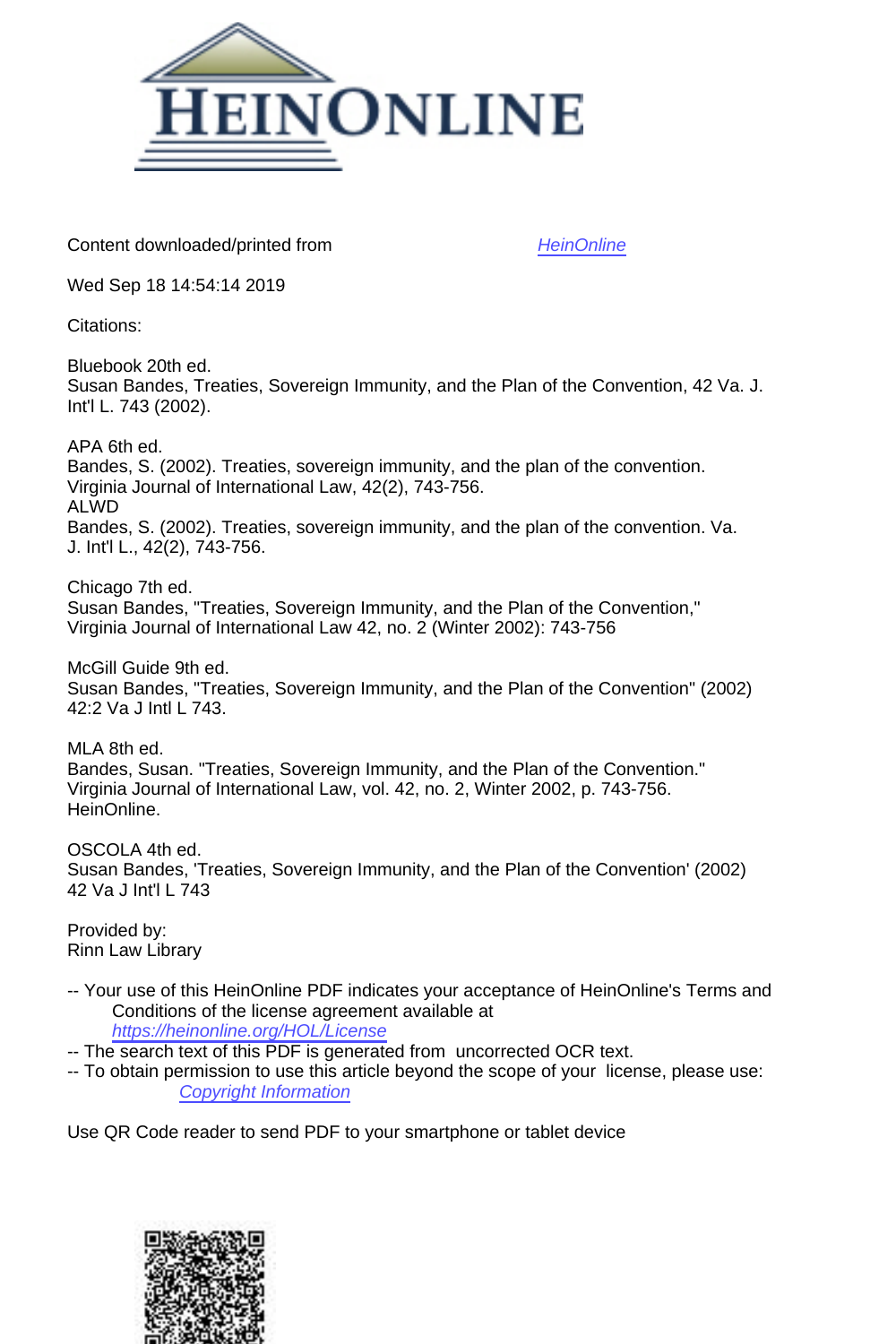# **Treaties, Sovereign Immunity, and "The Plan of the Convention"**

SUSAN BANDES\*

# TABLE OF CONTENTS

|  |  | I. The Power of Treaties to Abrogate State Sovereign Immunity |  |
|--|--|---------------------------------------------------------------|--|
|  |  |                                                               |  |
|  |  | II. Beyond the Hypothetical: Real World Problems With         |  |
|  |  |                                                               |  |
|  |  |                                                               |  |
|  |  |                                                               |  |

### **INTRODUCTION**

This most recent addition to Carlos Vazquez's impressive body of Eleventh Amendment scholarship is; like 'his earlier work, both learned and provocative. As the doctrine in this field evolves, devolves, or selfdestructs so rapidly, depending on one's perspective, it is tremendously helpful to be privy to the running commentary of such a keen and watchful scholar.

In this paper, Vazquez asks: assuming the correctness of the Supreme Court's current sovereign immunity doctrine, should treaties be treated differently, from federal statutes when determining whether they abrogate state sovereign immunity? This is a question that federal courts scholars might consider rather narrow-a point I will return to later.<sup>1</sup> It appears that the resonance of this question for those steeped in international law, at first blush at least, is greater.

As law professors we are used to having questions posed to us with certain assumptions appended, certain questions taken off the table. The

<sup>\*</sup> Professor of Law, DePaul University. I wish to thank Curtis Bradley for conceiving of this conference, and Cherif Bassiouni, Brian Havel, and Spencer Waller for their insightful comments on earlier drafts of this paper.

*<sup>1.</sup>* See infra Part II.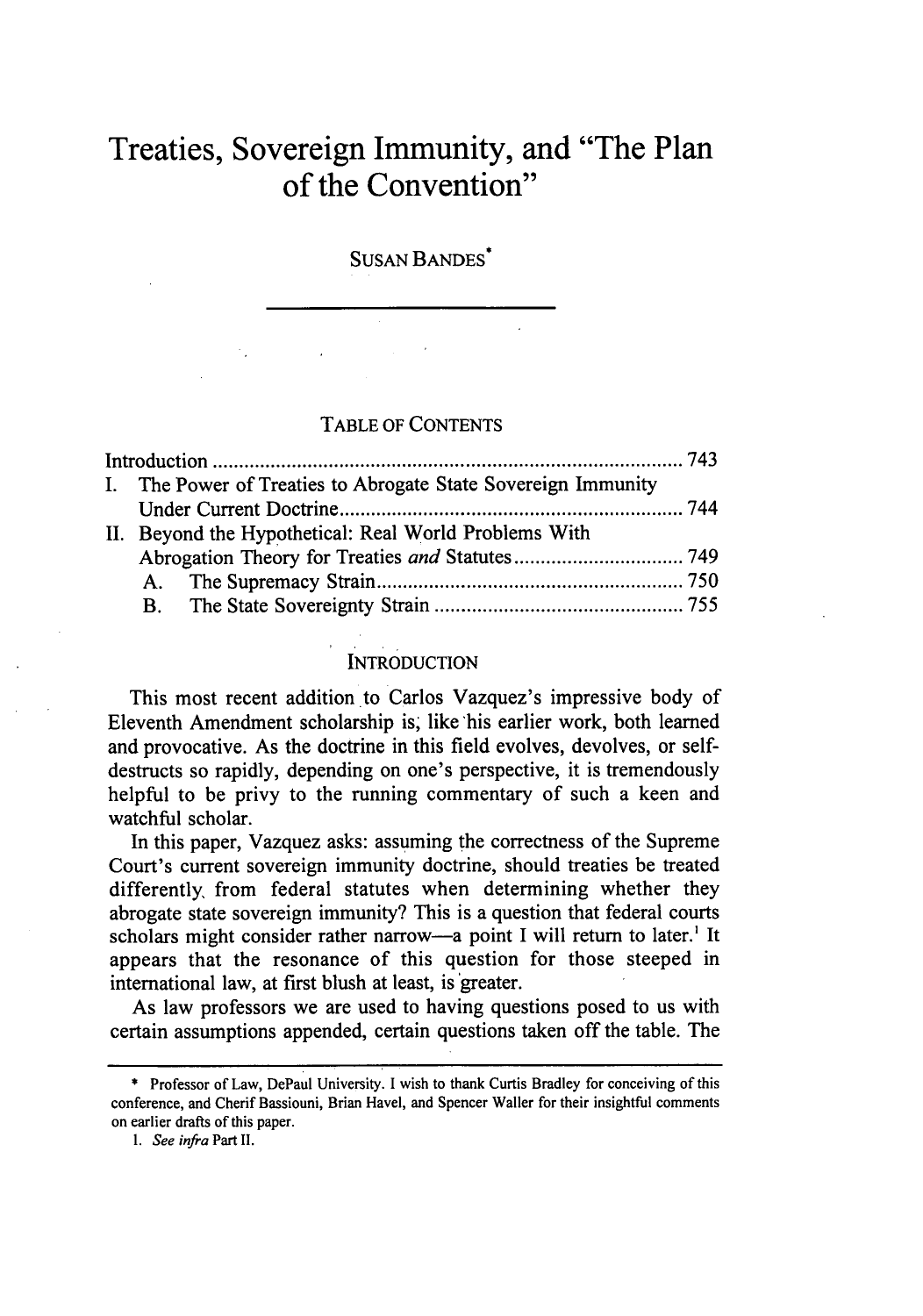particular assumption from which Vazquez wishes to begin-that current sovereign immunity doctrine is correct—I find a particularly bitter pill to swallow, yet it would seem that accepting the assumption is a useful way to focus on the question of treaties versus statutes. I will begin by doing so, but later on I will suggest that the notion of a fixed "sovereign immunity doctrine" is descriptively problematic. I will, also suggest, and here I think Vazquez and I are in agreement, that the narrow question about treaties cannot be usefully considered without turning to the broader questions of the scope and correctness of current sovereign immunity doctrine. Thus I will begin by considering the question as posed: assuming the validity of current doctrine, should treaties be treated like federal statutes when deciding whether they abrogate sovereign immunity? I will then turn to the problems inherent in the question posed.

# I. THE POWER OF TREATIES TO ABROGATE STATE SOVEREIGN IMMUNITY UNDER CURRENT DOCTRINE

Vazquez posits that, in light of current doctrine, the best argument for according treaties broader power to abrogate sovereign immunity is what he calls a "foreign affairs exceptionalism" argument, based on *Missouri v. Holland.*<sup>2</sup> He concludes that foreign affairs exceptionalism is not justified in this case; that the Constitution treats statutes and treaties the same with respect to remedies, and therefore that both sources of power should be subject to the same constitutional limits on their ability to abrogate.<sup>3</sup> I will argue that one need not reach the question of foreign affairs exceptionalism at all in order to justify separate treatment of treaties.

Vazquez convincingly argues that the *Holland* case should be understood as holding that the limits on congressional power found in Article I section 8 are not applicable to Congress's treaty power, which arises from a wholly separate source. He goes on to say, however, that "[i]t does not follow that general limitations found elsewhere in the Constitution do not apply to the Treaty Power."4 He concludes that although the Founders were centrally concerned with enforcing state compliance with treaties, the mechanisms they chose for doing so were identical to those they chose for enforcing federal statutes: the

<sup>2.</sup> **252 U.S.** 416 **(1920).**

**<sup>3.</sup>** Carlos Manuel Vazquez, *Treaties and the Eleventh Amendment,* 42 VA. **J.** INT'L L. **713,** 741 (2002).

*<sup>4.</sup> Id.* at 731.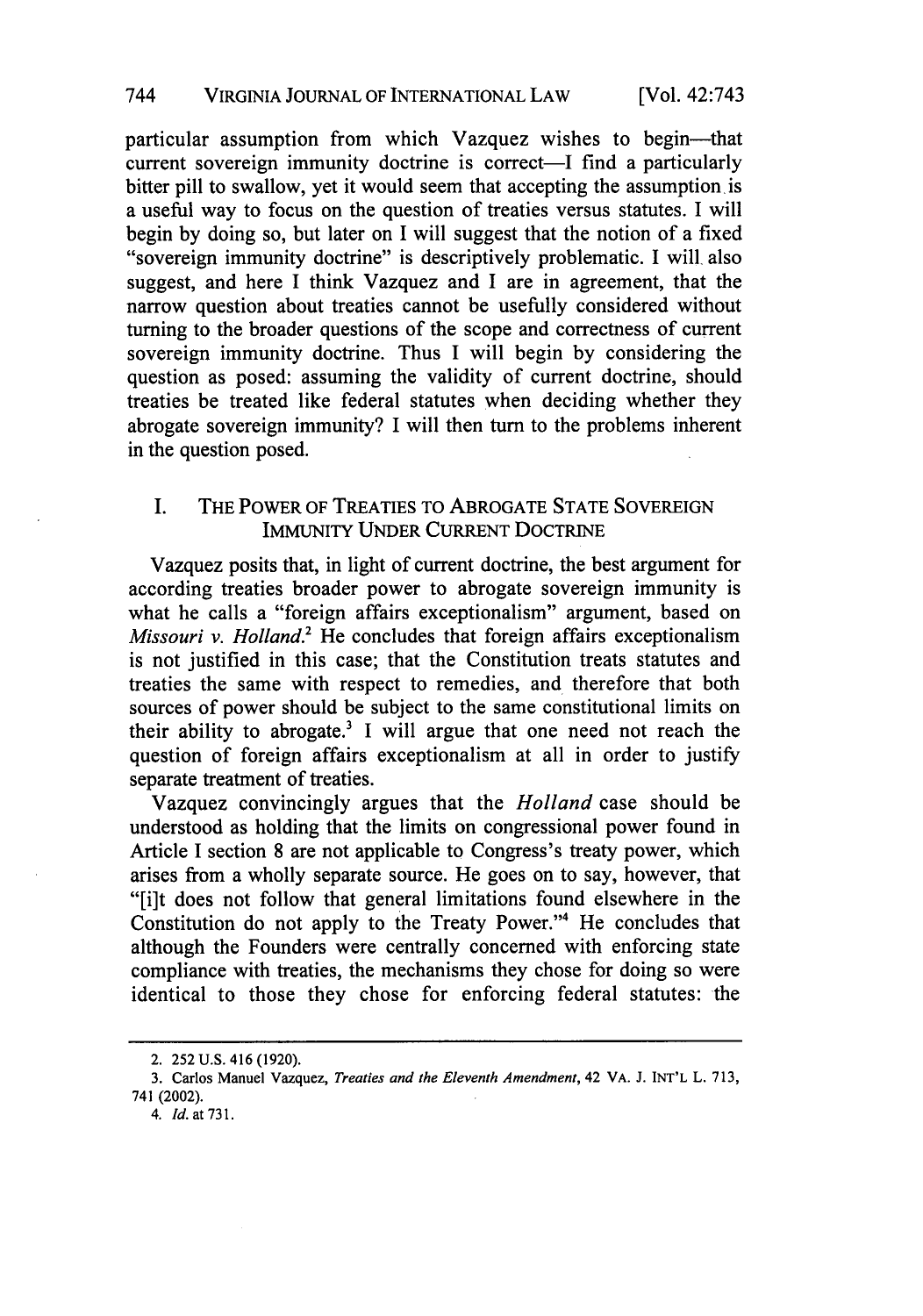Supremacy Clause and Article III, neither of which distinguishes statutes from treaties.<sup>5</sup> Therefore, he argues, constitutional limitations on the federal statutory power to abrogate must apply equally to the treaty power.

But one does not have to join the fray about the proper interpretation of *Missouri v. Holland* (and indeed one can wholly agree with Vazquez's interpretation of *Holland)* to claim that this argument misapprehends current sovereign immunity doctrine. The notion of a generally applicable sovereign immunity doctrine is at odds with the current doctrinal understanding, which is highly clause-bound.<sup>6</sup> In determining the scope of the abrogation power, it is essential to identify the authority under which Congress acted in order to know whether its attempt to subject the states to damage remedies is constitutional.<sup>7</sup> That is, Vazquez's insight about the meaning of *Holland*—that it simply held that each source of Congressional power must be evaluated on its own  $terms<sup>8</sup>$ —is equally applicable to interpreting the scope of Congressional power to abrogate sovereign immunity. Whereas major federal statutes were once allowed the luxury of ambiguity about their precise source of federal authority, the *Seminole Tribe* decision<sup>9</sup> has made identification of the source of Congressional power to abrogate crucial. *Seminole Tribe* disallowed abrogation under the Commerce Power, and reaffirmed Congress's power to abrogate under Section Five of the Fourteenth Amendment.<sup>10</sup> In short, it is no longer possible to discuss the contours of a broad abrogation power without reference to the source of the power to abrogate.

Vazquez approaches the clause-bound nature of abrogation as if it is inapplicable to the treaty question because he characterizes current doctrine as accepting the chronology argument. That is, he interprets *Seminole Tribe* and its progeny to hold that only the Fourteenth Amendment, or at least only constitutional provisions passed subsequent to the Eleventh Amendment, may abrogate sovereign immunity, and concludes that since the treaty power falls on the wrong side of the divide, it cannot be used to abrogate.<sup>11</sup> This is a defensible

11. Vazquez, *supra* note 3, at 726-27.

<sup>5.</sup> *Id.* at 733.

<sup>6.</sup> Vicki C. Jackson, *Holistic Interpretation:* Fitzpatrick v. Bitzer *and Our Bifurcated Constitution,* 53 STAN. L. REv. 1259, 1260 (2001).

<sup>7.</sup> *Id.* at 1264.

*<sup>8.</sup> See also* Carlos Manuel Vazquez, Breard, Printz, *and the Treaty Power,* 70 U. COLO. L. REv. 1317, 1339 n.76 (1999) (discussing differences in treaty and statute as sources of power).

<sup>9.</sup> Seminole Tribe of Florida v. Florida, 517 U.S. 44 (1996).

*<sup>10.</sup>* Id. (reaffirming Fitzpatrick v. Bitzer, 427 U.S. 445 (1976)).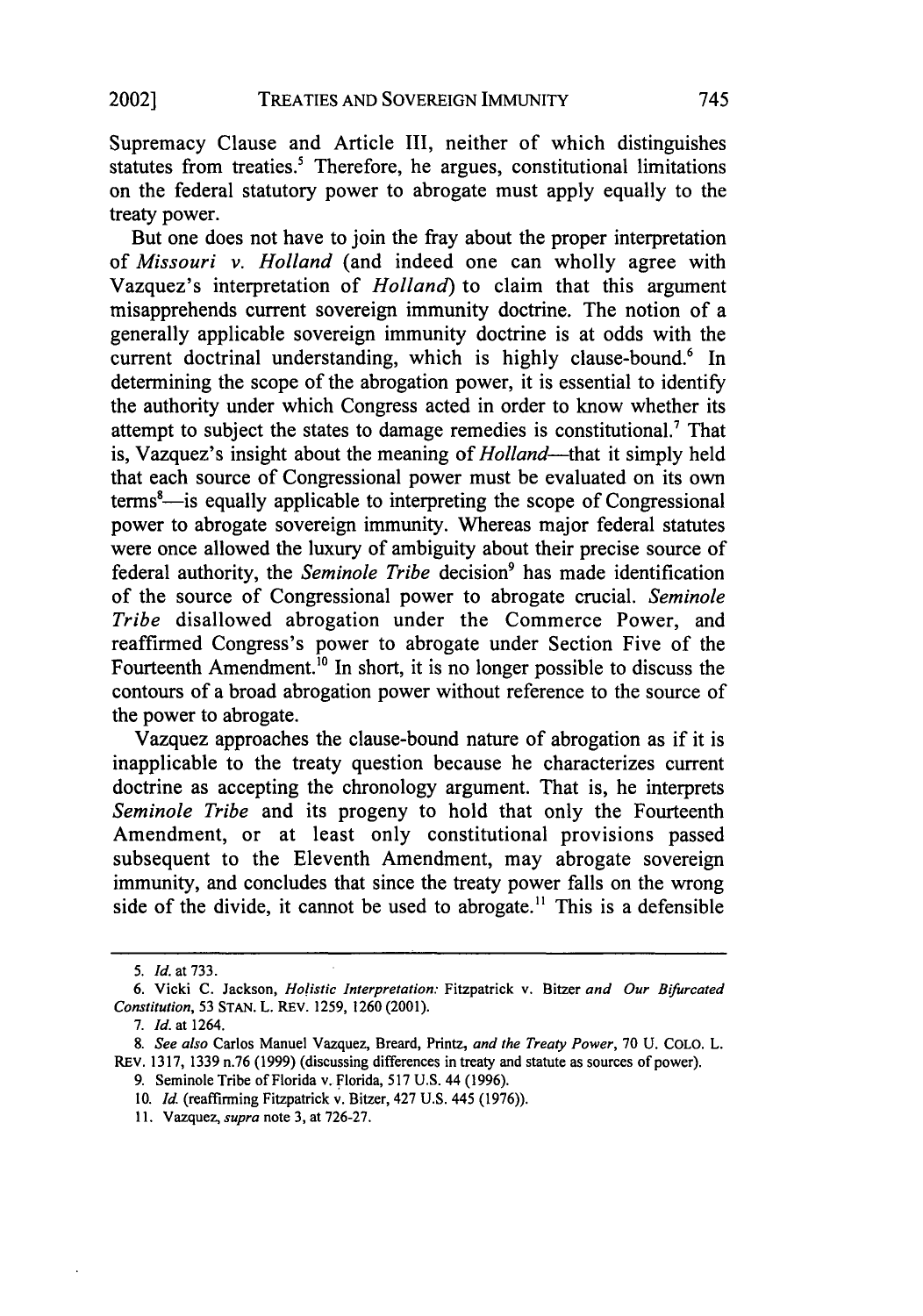interpretation of *Seminole Tribe* but by no means the only possible interpretation. More significant, it conflicts with other important aspects of the Court's current- approach to abrogation.

It is possible to read *Seminole Tribe* to stand for the broad proposition that only constitutional amendments passed subsequent to the Eleventh Amendment can override state sovereign immunity. The opinion contains language disclaiming the relevance of the rationale of *Fitzpatrick v. Bitzer* to Commerce Clause suits, since *"Fitzpatrick* cannot be read to justify limitation of the principle embodied in the Eleventh Amendment through appeal to antecedent provisions of the Constitution."<sup>12</sup> But the fact that the *Fitzpatrick* decision, which after all considered only the propriety of a Fourteenth Amendment claim, cannot be relied on to justify an appeal to antecedent provisions does not mean that the appeal cannot be justified.

*Seminole Tribe* can also be read to declare that Article I is no longer a legitimate source of Congressional power for abrogating sovereign immunity. It contains language that "Article I cannot be used to circumvent the constitutional limitations placed upon federal jurisdiction."<sup>13</sup> As Professor Fletcher recently observed, however, this language probably should not be taken literally, $^{14}$  given the possibility of overriding sovereign immunity (albeit under a "waiver" rather than an "abrogation" rationale) under the Spending Clause.<sup>15</sup>

*Seminole Tribe* holds that the states shall be immune from unconsenting suit, "save where there has been a surrender of this immunity in the plan of the convention."<sup>16</sup> Thus, the parceling out of power at the time of the framing of the Constitution remains an important inquiry. *Alden v. Maine* subsequently elaborated on this principle, referring to the "settled doctrinal understanding... that sovereign immunity derives not from the Eleventh Amendment but

<sup>12. 517</sup> U.S. at 66 (quoting Pennsylvania v. Union Gas, 491 U.S. 1, 42 (1989) (Scalia, J., dissenting)).

<sup>13.</sup> *Id.* at 72.

<sup>14.</sup> William A. Fletcher, *The Eleventh Amendment: Unfinished Business,* 75 NOTRE DAME L. REv. 843, **853** (2000).

*<sup>15.</sup> See, e.g.,* Litman v. George Mason University, 186 F.3d 544 (4th Cir. 1999) (finding waiver); Cherry v. University of Wisconsin System **Bd.** of Regents, 265 F.3d 541 (7th Cir. 2001) (same); Westside Mothers v. Haveman, 133 F. Supp. 2d 549 (E.D. Mich. 2001) (holding that waiver under Spending Clause may occur under the proper circumstances); *see also* Daniel J. Meltzer, *State Sovereign Immunity: Five Authors in Search of a Theory,* 75 NOTRE DAME L. REV. 1011, 1064 n.211 (raising question of effect of Spending Power on sovereign immunity); CHOPER, **FALLON,** KAMISAR **&** SHIFFRIN, CONSTITUTIONAL RIGHTS AND LIBERTIES 1423 (9th ed. 2001) (same).

<sup>16. 517</sup> U.S. at 68 (internal quotations omitted).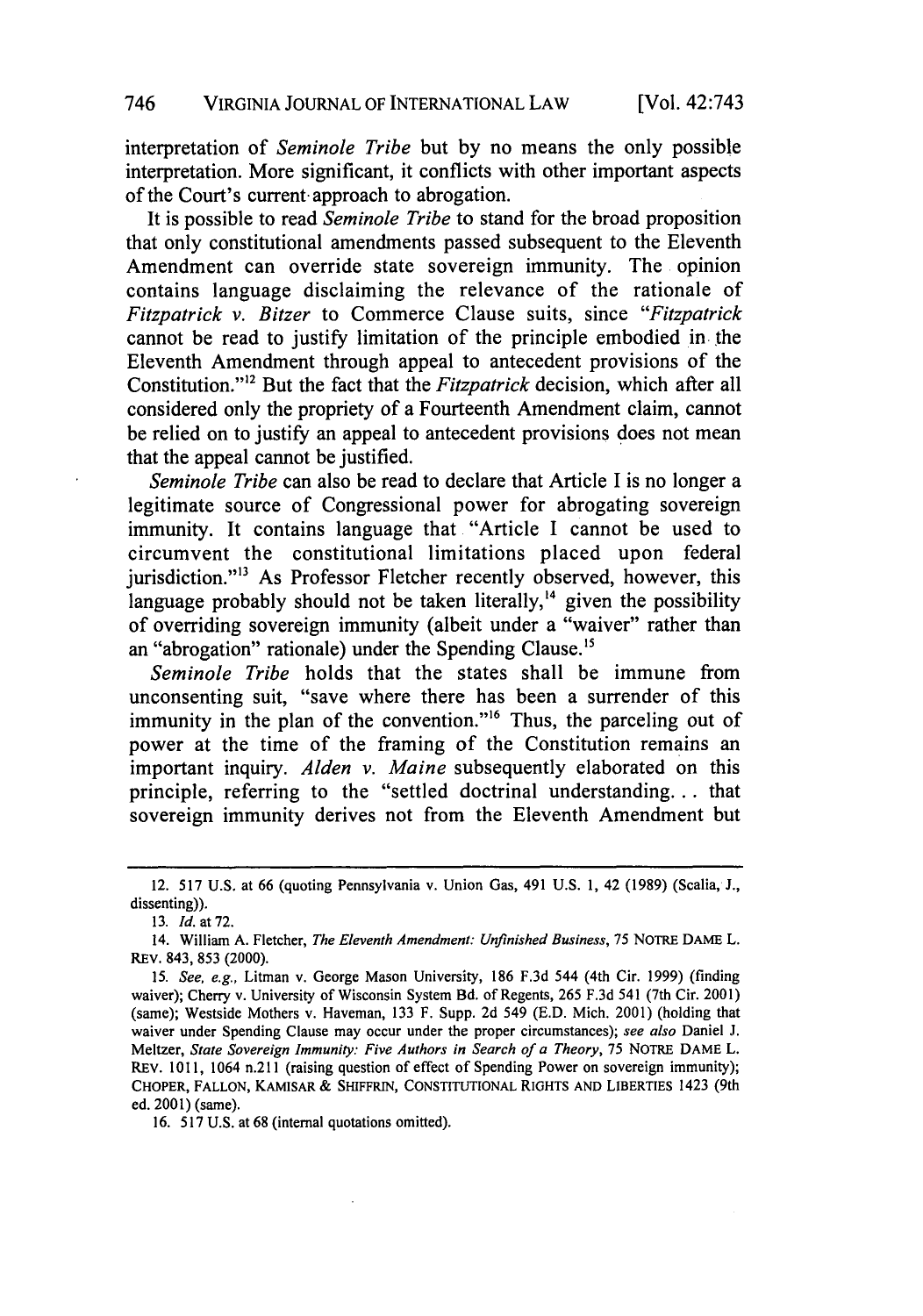from the structure of the original Constitution itself."<sup>17</sup> The Court went on to explain that "[t]he Eleventh Amendment confirmed rather than established sovereign immunity as a constitutional principle; it follows that the scope of the States' immunity from suit is demarcated not by the text of the Amendment alone but by fundamental postulates implicit in the constitutional design." 8 Nor, the Court in *Alden* made clear, is the principle directly related to the scope of Article III power; it is a separate and distinct structural principle inherent in our Constitutional system of federalism.<sup>19</sup> In short, current abrogation doctrine seems to demand an inquiry into the structural principles inherent in our Constitutional system of federalism, and into exactly what notion of state sovereignty was agreed upon in the plan of the convention. Given the Court's repeated incantation of the "plan of the convention" and "inherent structural principles," it is unfortunate that it has provided little guidance about how these should be identified, apart from assuring us that they should not be defined to include suit against unconsenting states. Nevertheless, this is the task at hand.

Let me emphasize that I am striving at this point merely to describe current doctrine. Many fine scathing critiques of the Court's reasoning have been written, pointing out its manifold flaws.<sup>20</sup> My point here is simply that even accepting the Court's doctrinal scheme, even accepting that it is coherent to speak of pre-existing states entering the Union with and retaining a sweeping sovereignty,<sup>21</sup> even accepting that this preexisting sovereignty is somehow immune from the great shifts of power after the Civil War, $^{22}$  it is still necessary to determine the current scope of state sovereignty by examining the "structural principles inherent in our system of federalism."<sup>23</sup>

Should the treaty power be equated with the Commerce Power as identically placed in the structure of the Constitution? Returning to my

22. Jackson, *supra* note 6, at 1277 (arguing that the specifically enumerated powers of Article I may, like Congress's Section Five powers, also be considered more broadly in light of later enacted powers).

<sup>17.</sup> Alden v. Maine, 527 U.S. 706, 728 (1999).

<sup>18.</sup> *Id.* at 728-29.

<sup>19.</sup> *Id.* at **730.**

<sup>20.</sup> *See, e.g.,* Vicki C. Jackson, *Principle and Compromise in Constitutional Adjudication: The Eleventh Amendment and State Sovereign Immunity,* 75 NOTRE DAME L. REV. 953 (2000); Evan H. Caminker, *"Appropriate" Means-Ends Constraints on Section 5 Powers,* 53 STAN. L. REV. 1127 (2001); Louise Weinberg, *Of Sovereignty and Union: The Legends of* Alden, 76 NOTRE DAME L. REV. 1113 (2001); *Alden v. Maine,* 527 U.S. at 760 (Souter, J., dissenting).

<sup>21.</sup> *See, e.g.,* Weinberg, *supra* note 20, at 1153-55 (critiquing notion of pre-existing states with sovereign power).

<sup>23.</sup> *Id. See also Alden v. Maine,* 527 U.S. at 713-14.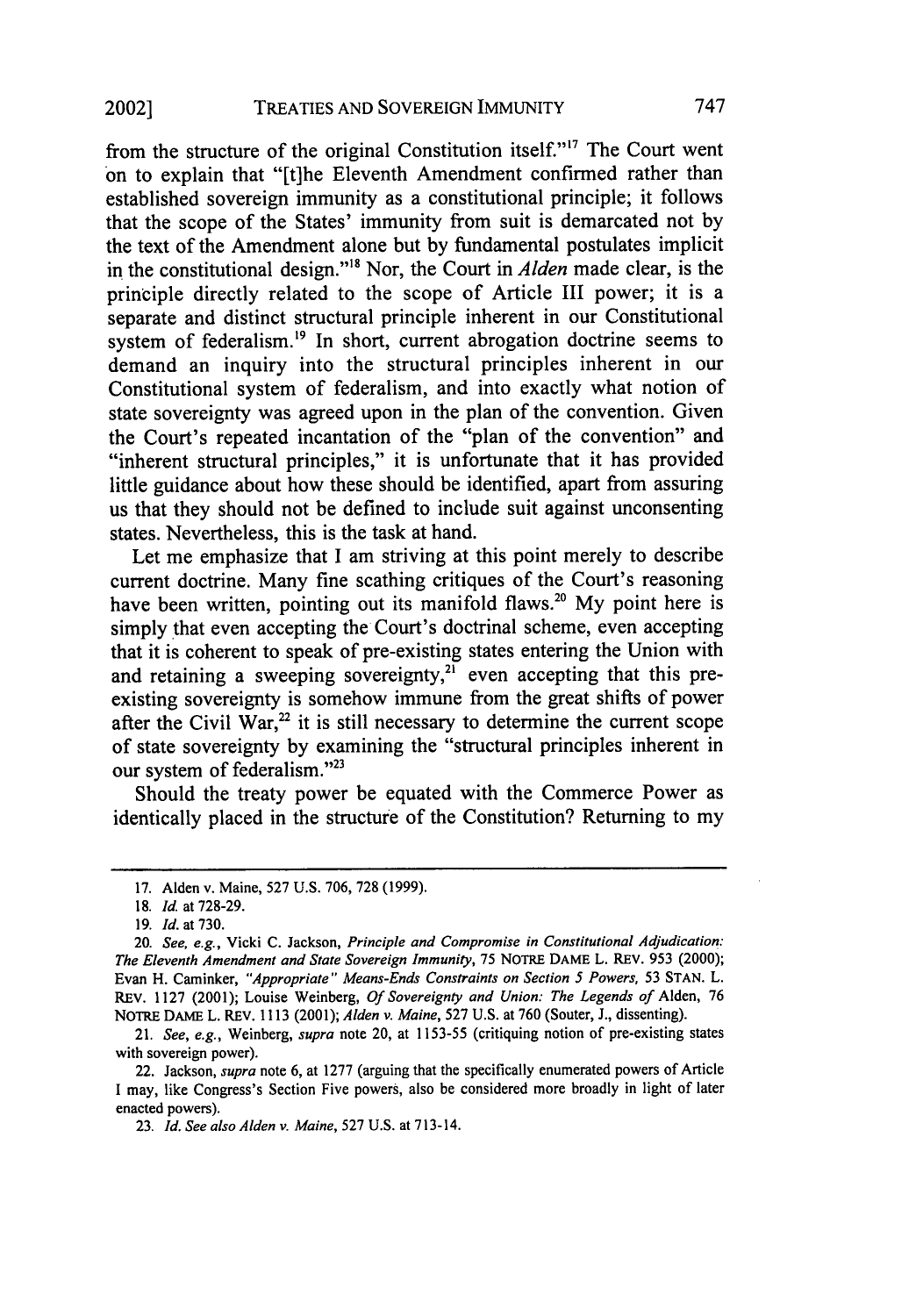original point, one need not argue for treaty power exceptionalism in order to maintain that the Treaty Power differs from the Commerce Power in significant ways, and that each should be considered separately. Indeed, I fear that the notion of treaty power exceptionalism may become a distracting semantic red flag, disguising that much narrower proposition. My aim here is not to prevail in the argument that the Treaty Power should be treated differently from the Commerce Power, but more narrowly to argue that Vazquez is incorrect to equate them simply because both appear in the unamended Constitution, and are treated equally by the Supremacy Clause.

Treaties are different from federal statutes in obvious ways. Most important for our purposes, they are, not an exercise of Congress's Article I power to legislate in enumerated areas, but of the President's Article II power, with the advice of the Senate.<sup>24</sup> Alexander Hamilton called them a unique species of power that is neither legislative nor executive in nature.<sup>25</sup> As my colleague Brian Havel notes, "the international treaty... represents a conscious departure from the domestic route to legislation."26 Treaties contain, as Vazquez notes, structural safeguards that do not exist with respect to statutes.<sup>27</sup> Thus at the very least we can say that in the plan of the convention, treaties were not viewed as simply another species of legislation, and were assigned a separate and even unique role in the constitutional structure. The extent to which this separate role dictates separate abrogation rules is the question that should be debated. There is ample evidence that the states' refusal to enforce treaties was "not only important in shaping constitutional reform [after the Articles of Confederation] but of overwhelming significance."28 There is evidence that, whether or not the federal government was to have exclusive power over foreign affairs,  $2^9$ 

<sup>24.</sup> *See* Curtis A. Bradley, *The Treaty Power and American Federalism,* 97 MICH. L. REV, 389, 458 (1998) (arguing that the same federalism limitations should be imposed on the treaty power as are imposed on Congress's Article I power).

<sup>25.</sup> *See* Brian F. Havel, *The Constitution in an Era of Supranational Adjudication,* 78 N.C. L. REv. 257, 331 n.289 (2000) (citing the *Federalist No. 75).*

<sup>26.</sup> *Id.* at 331. Havel notes that treaties differ from legislation in at least three respects: "they are approved by only one House of Congress (the Senate); they cannot be adopted by Congress without the President's consent; and they assume the participation of foreign countries in the United States law-making process." *Id.* at 332.

<sup>27.</sup> Vazquez, *supra* note 3, at 722-23, 725.

<sup>28.</sup> FREDERICK W. MARKS **III, INDEPENDENCE ON** TRIAL: FOREIGN AFFAIRS AND THE **MAKING** OF THE **CONSTITUTION** (1986), *quoted in* Martin S. Flaherty, *History Right?: Historical Scholarship, Original Understanding, and Treaties as "Supreme Law of the Land,"* **99** COLUM. L. REV. 2095, 2119 (1999).

<sup>29.</sup> *See, e.g.,* Ernest Young, *Sorting Out the Debate Over Customary* International Law, 42 VA. J. **INT'L** L. 365 (2002) (pointing out that state courts are permitted to enforce treaties, and that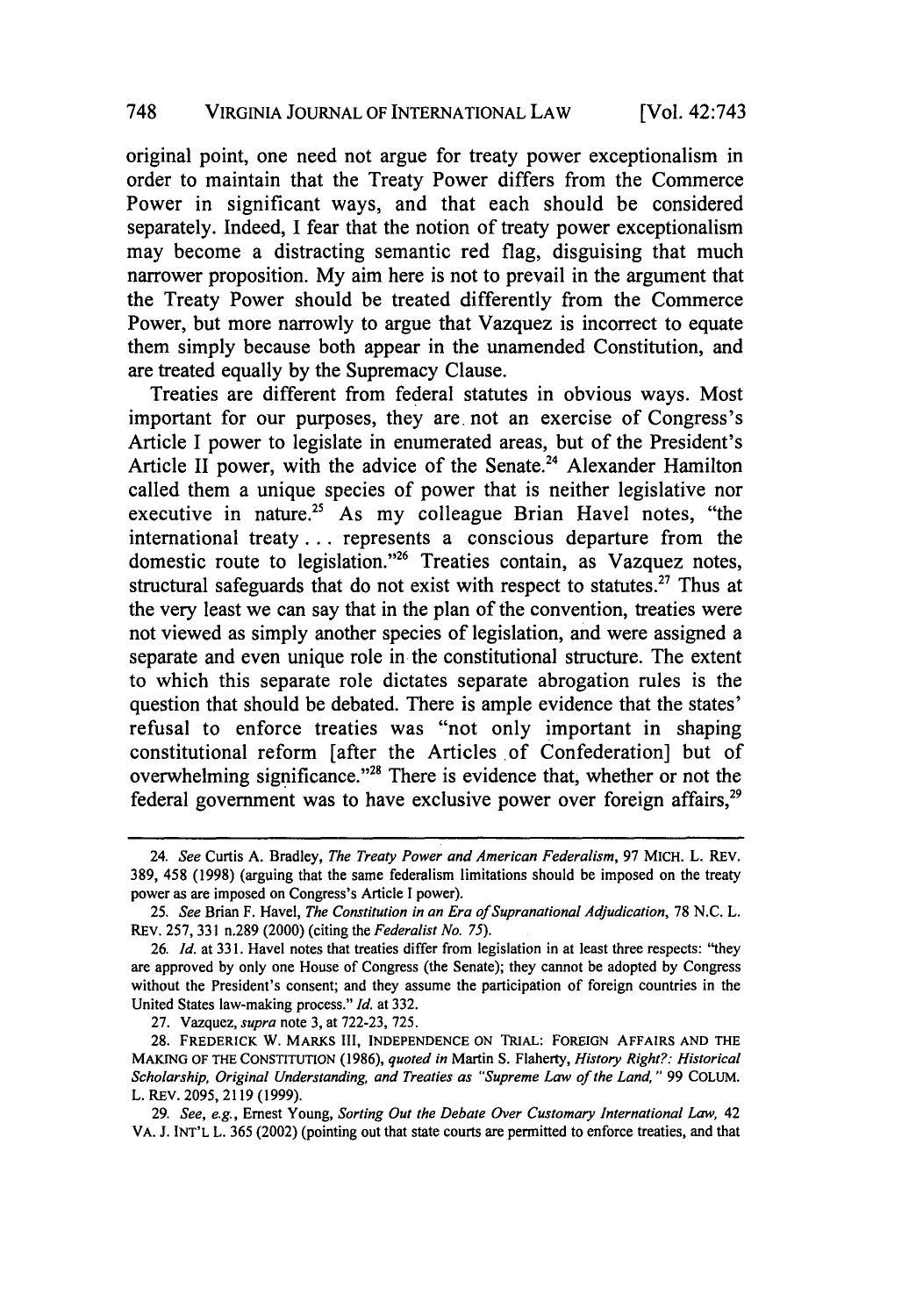#### TREATIES AND SOVEREIGN IMMUNITY 20021

the states were intended to play a subservient role in that arena.<sup>30</sup> Vazquez considers these and other arguments, suggesting that in the original plan, states were not meant to have the latitude to determine whether or not treaties were enforceable. Ultimately, however, he finds these arguments wanting in light of the fact that the Supremacy Clause is the sole means of enforcing treaties, and that it treats them just like statutes. But his conclusion begs the question of whether other structural principles were also intended, in the plan of the convention, to safeguard treaties against state incursion.<sup>31</sup>

# II. BEYOND THE HYPOTHETICAL: REAL WORLD PROBLEMS WITH ABROGATION THEORY FOR TREATIES *AND* STATUTES

Although I have attempted to discuss the narrow question raised in light of current doctrine, there are serious problems with that endeavor. Vazquez's discussion illustrates the difficulties of even provisionally assuming the correctness, or perhaps the very existence, of a stable, discernible body of current sovereign immunity doctrine—when in fact many of those boundaries are shifting and contested. As Vazquez himself has been instrumental in explaining, current Eleventh Amendment doctrine is deeply schizophrenic.<sup>32</sup> In an article explaining this schizophrenia, he described "two distinct and conflicting analytical strains,"<sup>33</sup> a "supremacy" strain that stresses the practical insignificance of Eleventh Amendment immunity, and a "state sovereignty" strain that views the Eleventh Amendment as standing for a vital and important principle that must be safeguarded, even at the cost of remedying governmental wrongs.34

Vazquez rests much of his argument for treating statutes like treaties on their equal treatment in the Supremacy Clause, and on the primacy of that clause as a means of ensuring an acceptable level of state

there is no guarantee of federal uniformity in treaty interpretation).

<sup>30.</sup> Kenneth C. Randall, *Foreign Affairs in the Next Century,* 91 COLUM. L. REV. 2097, 2105 (1991) (reviewing LOtS HENKIN, CONSTITUTIONALISM, DEMOCRACY, AND FOREIGN AFFAIRS (1990)).

<sup>31.</sup> For arguments that other structural principles were so intended, see, e.g., Havel, *supra* note 25, at 330-31, and David M. Golove, *Treaty-Making and the Nation: The Historical Foundations of the Nationalist Conception of the Treaty Power,* 98 MICH. L. REV. 1075, 1089- 1100 (2000).

<sup>32.</sup> Carlos Manuel Vazquez, *Eleventh Amendment Schizophrenia,* 75 NOTRE DAME L. REV. 859 (2000).

<sup>33.</sup> *Id.* at 859.

<sup>34.</sup> *Id.* at 859-60.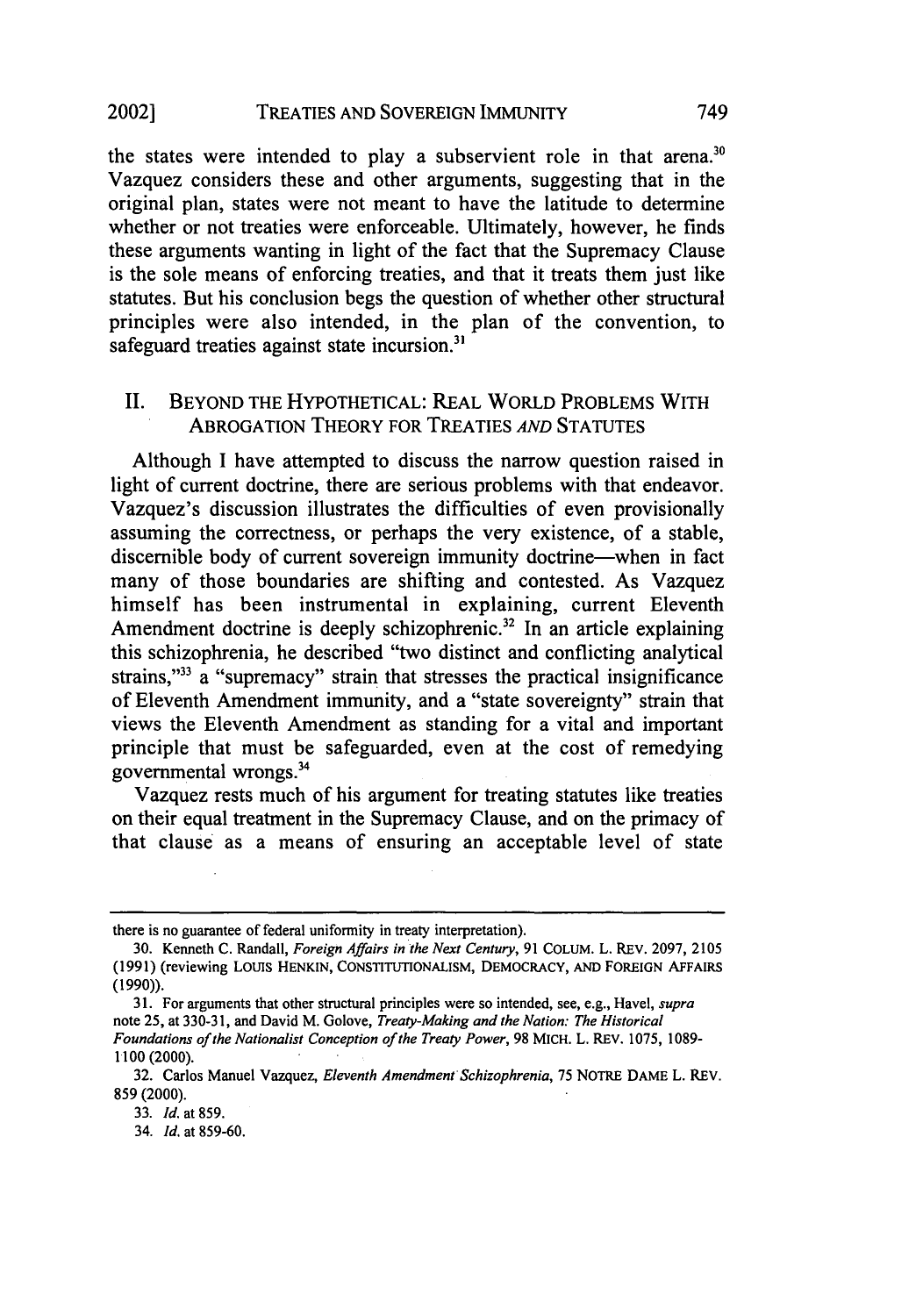### 750 VIRGINIA JOURNAL OF INTERNATIONAL LAW

compliance with federal law.<sup>35</sup> But this argument will take different shapes depending on which strain of Eleventh Amendment jurisprudence is employed.

# *A. The Supremacy Strain*

The supremacy strain assumes a utilitarian calibration of remedies, some sort of conscious effort to ensure that state autonomy is not achieved at the expense of too little remediation.<sup>36</sup> According to this theory, the existence and efficacy of remedies is an essential' part of the scope of the doctrine itself. That is, the doctrine will operate to ensure "necessary judicial means to assure compliance" with federal obligation.<sup>37</sup>

Such a rule requires, as Vicki Jackson has pointed out, some baseline measure of what constitutes adequate remediation.<sup>38</sup> To arrive at such a measure requires, in turn, a discussion of the very structural principles we discussed earlier. How much governmental accountability, how much state autonomy, is the constitutional structure designed to safeguard? What notion of sovereignty does it seek to protect? It requires a means of measuring whether adequate remediation, however quantified, is occurring.<sup>39</sup> It may also require a discussion of treaties separate from statutes. For example, if the Constitution is meant to avoid concentrations of power, does the unique Executive-Senate ratification process raise questions different from those raised **by** bicameral Congressional enactments? Does the participation of foreign

<sup>35.</sup> Vazquez, *supra* note 3, at 733.

<sup>36.</sup> *See* Jackson, *supra* note 20, at 986-87 (noting and questioning this assumption in Vazquez's work).

<sup>37.</sup> Vazquez, *supra* note 3, at 718 (citing Pennsylvania v. Union Gas Co., 491 U.S. 1 (1989) (Scalia, J., dissenting)).

<sup>38.</sup> *See* Jackson, *supra* note 20, at 986-87.

<sup>39.</sup> This will inevitably be a contested measure. For example, in his article *What is Eleventh Amendment Immunity?,* 106 YALE L.J. 1683 (1997), Vazquez expresses the view that sovereign immunity doctrine, to the extent it bars suit against the entity but permits suits against individual officials, merely precludes vicarious liability, since "government liability is always vicarious liability, as governments, like corporations, are a legal fiction...." *Id.* at 1804 (citing Larry Kramer & Alan **0.** Sykes, *Municipal Liability Under 1983: A Legal and Economic Analysis,* <sup>1987</sup> SUP. CT. REV. 249 (1987)). **1** would argue that this formulation misapprehends the nature of governmental liability, and the important ways in which it reaches the entity and its systemic constitutional violations, as opposed to the actions of individual employees. *See* Susan Bandes, Patterns of Injustice: Police Brutality in the Courts, 47 BUFF. L. REV. 1275, 1330-31 (1999); Susan Bandes, *The Negative Constitution: A Critique,* 88 MICH. L. REV. 2271, 2320-23 (1990); *see also* Daniel J. Meltzer, *State Sovereign Immunity: Five Authors in Search of a Theory, 75* NOTRE DAME L. REV. 1011, 1016-17 (2000) (critiquing *Alden* decision and arguing for superiority of enterprise liability).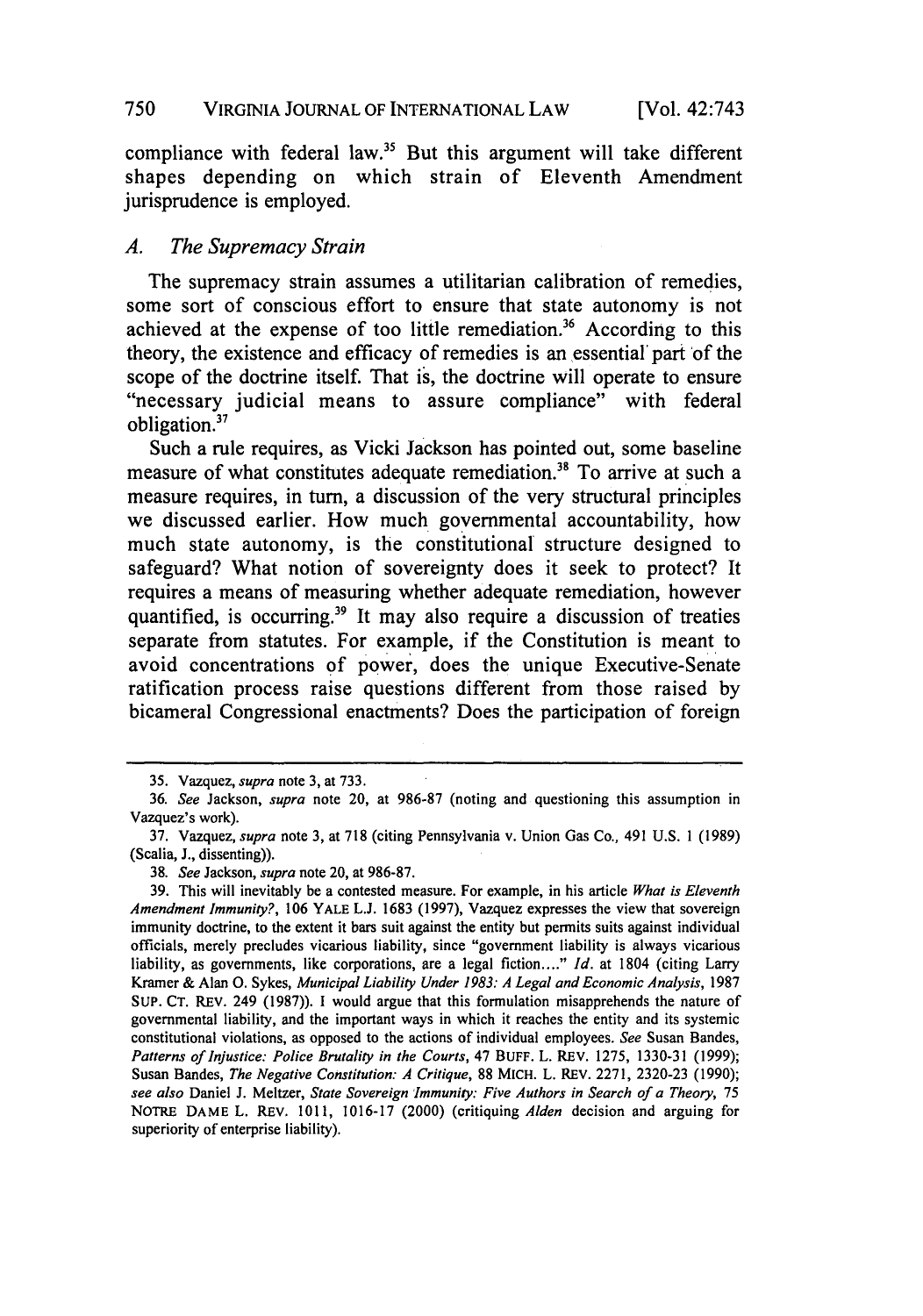governments in treaties, or the effect **of** violating treaties on our nation's place in the world, change the autonomy/accountability balance?<sup>40</sup> Given the increasing possibility of overlap between treaties and domestic law,<sup>41</sup> what role should federalism play when state law threatens national compliance with international treaty negotiations and obligations?42

The inquiry must also extend to the current application of those other doctrines that are claimed to ameliorate the harshness of abrogation doctrine, particularly the doctrine of *Ex parte Young.43* With regard to *Ex parte Young,* **I** think Vazquez is unduly sanguine about its continued ability to safeguard the Supremacy Clause. Although it could once be said with some assurance that the doctrine was meant to safeguard the supremacy of federal law,44 cases like *Seminole Tribe* and *Idaho v. Coeur d'Alene Tribe of Idaho,45* or at least language in those decisions, bode ill for continued broad reliance on its use. As these cases make clear, the *Ex parte Young* doctrine, like the abrogation doctrine, is applied in an increasingly clause-bound manner. That is, whether it safeguards the supremacy of federal law will depend on the source of the law.46 It may be evolving into a narrower utilitarian rule solely

41. Louis Henkin, *Human Rights and State Sovereignty,* 25 **GA.** J. INT'L & COMP. L. **31, 31** (1995-96). For recent examples of arguments that international treaties ought to be applicable in particular state law contexts, see Maria V. Morris, *Racial Profiling and International Human Rights Law: Illegal Discrimination in the United States,* 15 EMORY INT'L L. REV. 207 (2001); Elizabeth A. Reimels, *Playing for Keeps: The United States Interpretation of International Prohibitions Against the Juvenile Death Penalty-The U.S. Wants to Play the International Human Rights Game, but Only if it Makes the Rules,* 15 EMORY INT'L L. REV. 303 (2001).

42. *See, e.g.,* Crosby v. National Foreign Trade Council, 530 U.S. 363 (2000) (holding that Massachusetts's "Burma Law," which conflicted with the Uruguay Round Agreements Act, and which prohibited the state and its agents from purchasing goods or services from anyone doing business with the Union of Myanmar, was preempted, and its application unconstitutional, under the Supremacy Clause).

43. 209 U.S. **123** (1908).

44. Vicki Jackson, Seminole Tribe, *the Eleventh Amendment, and the Potential Evisceration of Ex Parte* Young, **72** N.Y.U. L. REV. 495, 512 (1997) (noting that the *Pennhurst* case cast the *Ex parte Young* doctrine as based on the needs of national supremacy).

45. **521** U.S. **261** (1997).

46. *See* Seminole Tribe of Florida v. Florida, **517** U.S. 44 (1996) (discussing doctrine's application to Indian Commerce Clause); Pennhurst v. Halderman, 465 U.S. **89** (1984) (discussing doctrine's application to Fourteenth Amendment); *see also* David Shapiro, *Wrong Turns: The Eleventh Amendment and the* Pennhurst *Case,* 98 HARV. L. REV. 61, 83-84 (1984) (noting *Pennhurst* Court's frank acknowledgement of *Ex parte Young* doctrine's practical purpose

<sup>40.</sup> Vazquez notes that violations of treaties adversely affect a nation's reputation for keeping its promises, and may also subject the nation as a whole to retaliation. Vazquez, *supra* note 3, at 729. As Robert Wright recently argued, not only the balance of states versus federal sovereignty, but the scope of national sovereignty itself, must be debated anew in light of the importance of international treaties to the effort to address modern global threats to our security as a nation. *See* Robert Wright, *America's Sovereignty in a New World,* N.Y. TIMES, Sept. 24, 2001, at A31.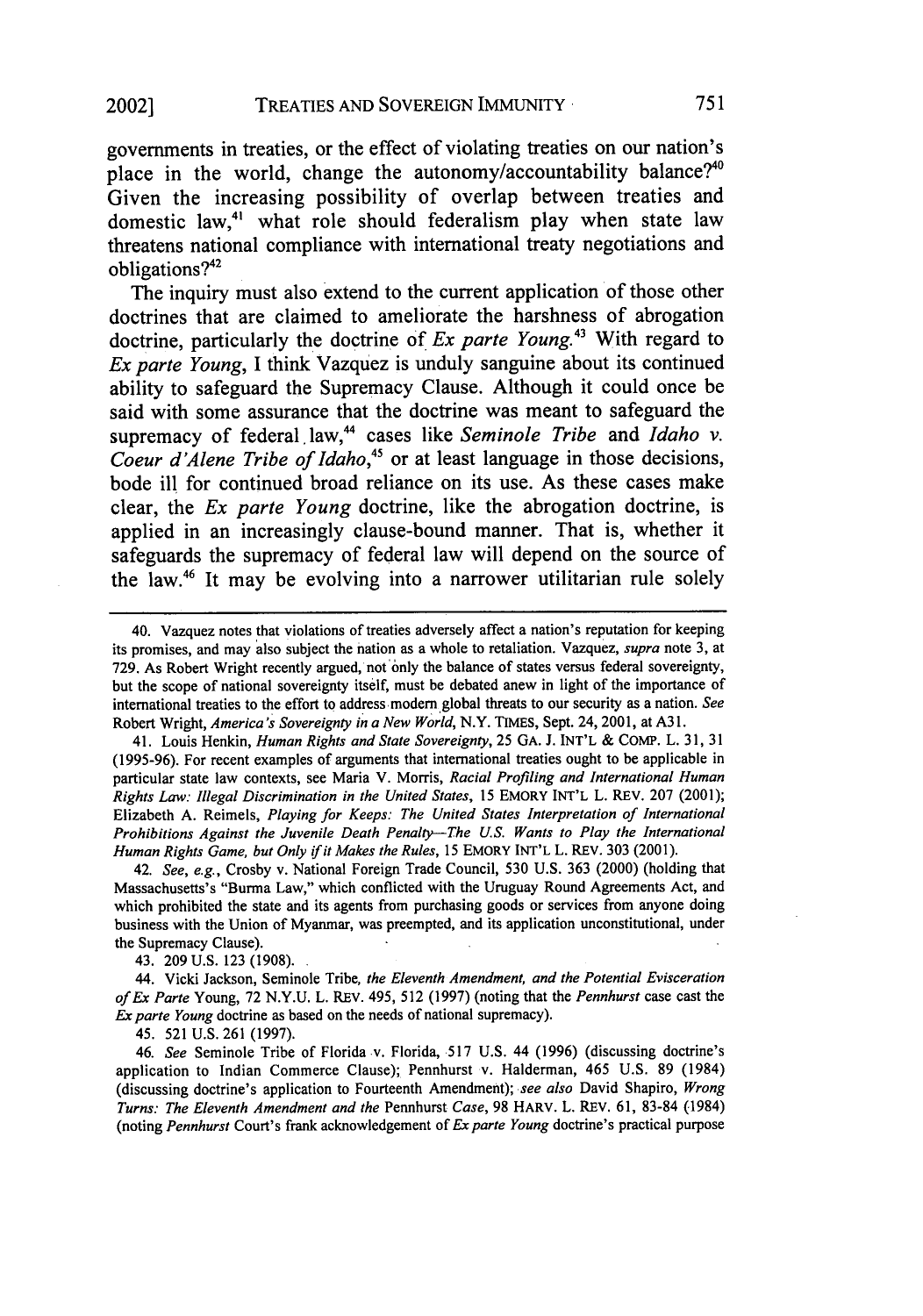designed to safeguard the Fourteenth Amendment, $47$  or to be used only when "necessary."<sup>48</sup> It may be evolving from a utilitarian rule meant to safeguard supremacy into a rule that operates only when the suit is not "really" against the state.<sup>49</sup> Thus we cannot assume that it will be held to safeguard supremacy equally for treaties and statutes, or even for all federal statutes, or even that it will be applied uniformly under any particular federal statute.

The supremacy strain, with its focus on actual remediation, also demands an inquiry into how the balance of federal supremacy and state autonomy works in practice under a particular remedial regime.<sup>50</sup> Here is another context in which treaties and statutes should not be automatically equated. The question should be: has state autonomy been inadequately protected against incursions by treaties or statutes? As to treaties, Vazquez notes the threat to federalism posed by, for example, broad and vaguely worded treaties protecting human rights." Yet the current evidence points away from such a threat. As Jack Goldsmith observes, the political branches often choose to protect state interests over foreign relations when the two appear to clash.<sup>52</sup> He notes that "even when the political branches enact preemptive federal foreign relations law, they often do so in a manner that reflects the interests of the states and minimizes intrusions on their prerogatives."<sup>53</sup> Louis Henkin similarly observes that the Senate substantially represents the states against internationalist federal regulation, and has often protected their interests and adopted their views,  $54$  as it did, for example, in the Uruguay Round Agreements Act,<sup>55</sup> which, as Henkin summarizes,

of enforcing supremacy of federal law).

<sup>47.</sup> *See* Carlos Manuel Vazquez, *Night and Day:* Coeur d'Alene, Breard, *and the Unraveling of the Prospective-Retrospective Distinction in Eleventh Amendment Doctrine,* 87 GEO. L.J. **1,** 45 (1998) (noting Justice Kennedy's suggestion that *Milliken v. Bradley* can be explained in this way).

<sup>48.</sup> *See* Jackson, *supra* note 42, at 512 (suggesting that in the Article I context, *Ex parte Young* has been reduced to virtually a doctrine of necessity.)

<sup>49.</sup> Vazquez, *supra* note 45, at 48; *Coeur d'Alene,* 512 U.S. at 270.

<sup>50.</sup> *See* Bradley, *supra* note 24, at 442 (arguing that we should examine the way in which the Senate currently works to protect treaties, and pointing to its changed role in this context since the time of the Framers).

<sup>51.</sup> Vazquez, *supra* note 3, at 723.

<sup>52.</sup> He offers the example of international human rights treaties to which the President and Senate, despite international pressures, have consistently attached reservations, understandings and declarations to ensure they do not preempt inconsistent state law. Jack L. Goldsmith, *Federal Courts, Foreign Affairs, and Federalism,* 83 VA. L. REV. 1617, 1675 (1997) (making these observations in context of an argument for less judicial supervision of treaties)

**<sup>53.</sup>** *Id.*

<sup>54.</sup> LoUIS HENKJN, FOREIGN AFFAIRS **AND THE** U.S. CONSTITUTION 168 (2d ed. 1996).

<sup>55. 19</sup> U.S.C. §§ 3501 *et seq.* (Supp. IV 1998) (establishing World Trade Organization).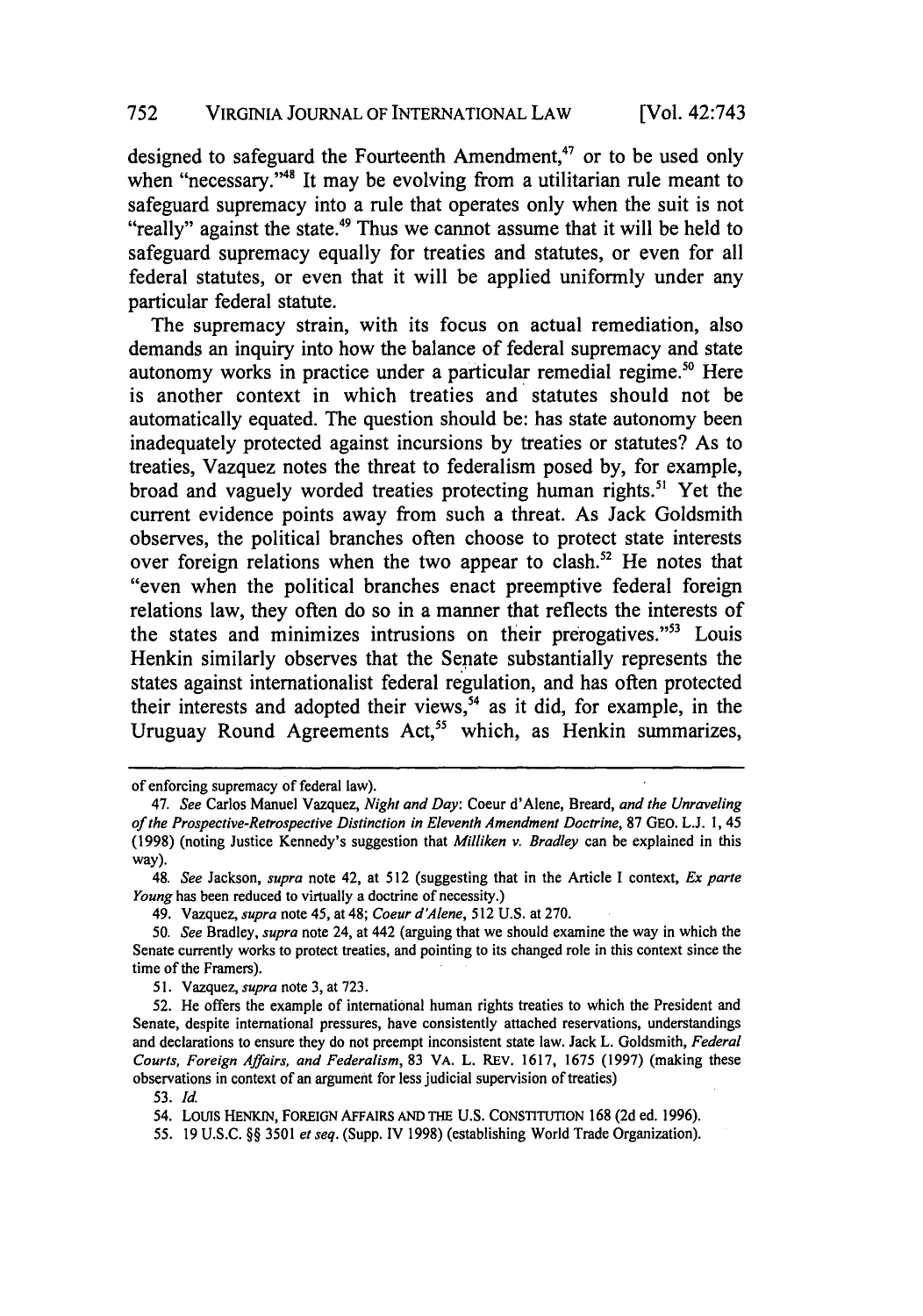## provides:

that the agreement shall not itself violate state law, but requires an act of Congress to achieve that end. The Act also provides that the courts may invalidate state law on the ground that it is inconsistent with the Agreement only in an action brought **by** the federal government for that purpose. Congress also provided a role for the states in the dispute settlement process.<sup>56</sup>

I recognize that as a theoretical matter the "political safeguards" argument is controversial,<sup>57</sup> but my point here is that in evaluating sovereign immunity doctrine within a utilitarian framework like the "supremacy strain," one must assess how, in fact, those safeguards have been working.

An additional practical question arises in this assessment process. As Vazquez observes, "few treaties address domestic remedies... and even fewer are so specific as to require remedies against the state itself as opposed to officials."58 It appears that, as to treaties, the question of abrogation simply does not come up very often. The problem is far more immediate in regard to federal statutes. Within just the last five years, the Court has precluded Congress from abrogating sovereign immunity, despite its clear intent to do so, under the Indian Gaming Regulatory **Act,59** the Patent and Plant Variety Protection Remedy Clarification Act,<sup>60</sup> the Trademark Remedy Clarification Act,<sup>61</sup> the Fair

58. Vazquez, *supra* note 3, at 742.

59. Seminole Tribe v. Florida, 517 U.S. 4 (1996).

<sup>56.</sup> HENKIN, *supra* note 54, at 169.

<sup>57.</sup> The well-known argument that federalism is adequately safeguarded by the political branches was most famously made by Herbert Wechsler. *See* Herbert Wechsler, *The Political Safeguards of Federalism: The Role of the States in the Composition and Selection of the National Government,* 54 COLUM. L. REV. 543 (1996). A recent prominent article advancing this position is Larry D. Kramer, *Putting the Politics Back into the Political Safeguards of Federalism,* 100 COLUM. L. REV. 215 (2000). Henkin relies on this argument in the treaty context. *See* Henkin, *supra* note 52, at 168. Curtis Bradley argues at length against its application to treaties, though he concedes that in practice Congress has consistently refused to displace state law with international human rights obligations. *See* Bradley, *supra* note 24, at 440-44; Curtis A. Bradley, *The Treaty Power and American Federalism, Part II,* 99 MICH. L. REV. 98, 108 (2000). *See also* John C. Yoo, *Judicial Review and Federalism,* 22 HARV. J.L. & PUB. POL'Y 197, 197 (1998) (agreeing that the Framers believed in the political safeguards of federalism, but arguing that they did not consider these safeguards to exclude judicial review). *But see* Golove, *supra* note 31, at 1294-99 (arguing for the recognition of the special political protections afforded to state interests in the treaty-making process).

<sup>60.</sup> Florida Prepaid Postsecondary Educ. Expense Bd. v. College Savings Bank, 527 U.S. 627 (1999).

<sup>61.</sup> College Sav. Bank v. Florida Prepaid Postsecondary Educ. Expense Bd., 527 U.S. 666 (1999).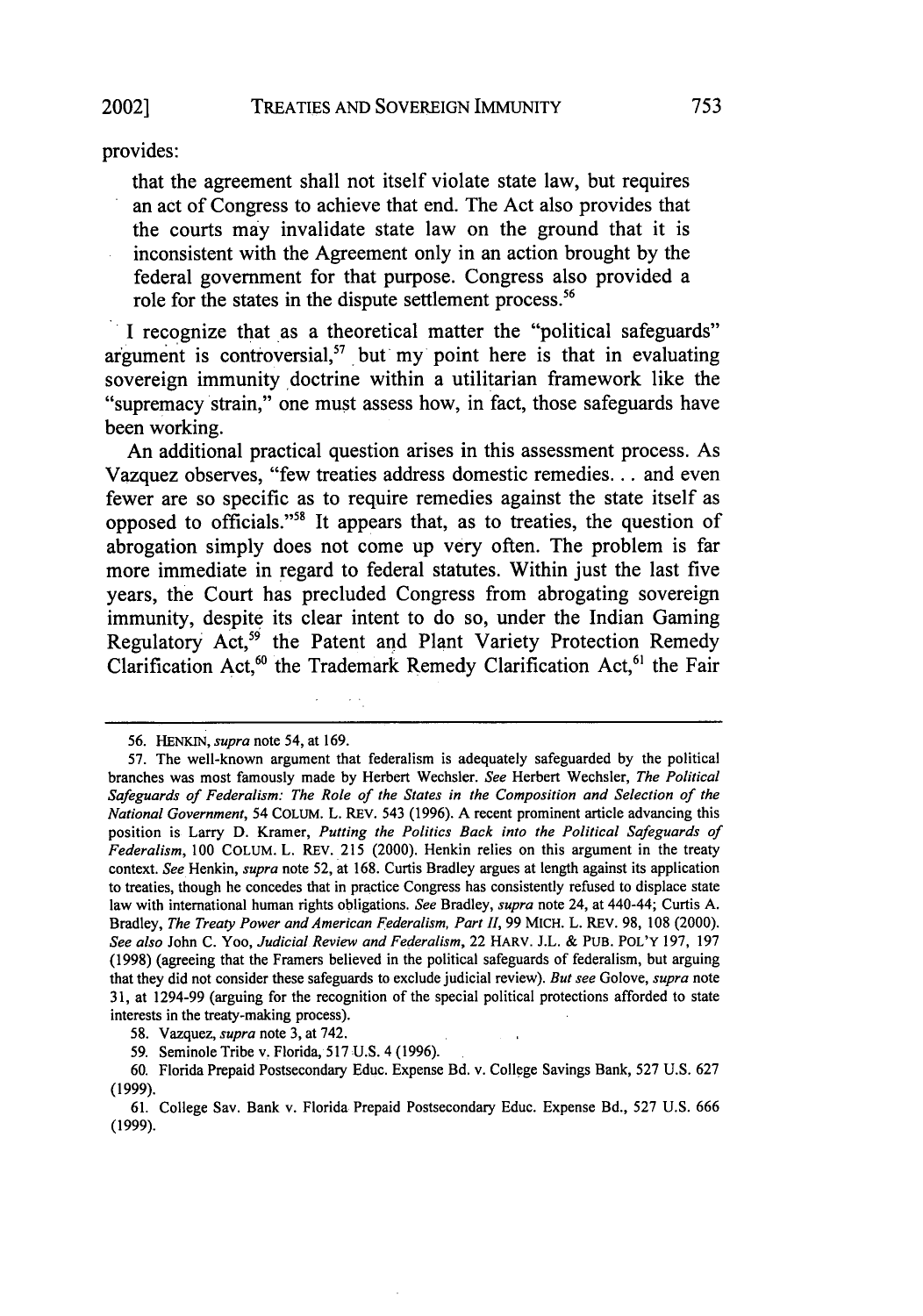Labor Standards Act,<sup>62</sup> the Age Discrimination in Employment Act,<sup>63</sup> and the Americans With Disabilities Act.<sup>64</sup> I will not here catalogue the wide ranging and impressive body of scholarship expressing not just criticism of but alarm at the Court's increasing willingness to use sovereign immunity doctrine to override federal law.<sup>65</sup>

The immediate point **I** underline here is that if we are to ask how current sovereign immunity doctrine is working in practice, the answer is not the same for treaties and statutes. The concerns about treaties seem at this point largely theoretical.<sup>66</sup> The concern about statutes is immediate and serious. Many scholars, and **I** count myself among them, believe that the supremacy of federal statutory law is severely threatened under the current doctrinal regime. As **I** observed elsewhere:

[The Court's sovereign immunity jurisprudence] relies on an expansive version of sovereign immunity whose claimed immanence is such that it supersedes the limitations imposed **by** the language of the Constitution, and trumps, without any justification beyond its existence, weighty countervailing principles like governmental accountability and the supremacy of federal law. The Court has done much to 'denationalize' [citation omitted] systematic federal protection of core federal rights, and has done so without acknowledging that the importance of according federal protection to such rights ought to be part of the equation.<sup>67</sup>

The larger point, however, is one with which **I** believe Vazquez

66. Bradley, for example, concedes that Congress has been quite protective of state autonomy in the treaty context, but bases his rejection of the "political safeguards" argument in part on the speculative concern that the Senate may not continue to act this way in the future. Bradley, *supra* note 24, at 444. In addition, as Vazquez acknowledges, "[m]any of the 'treaties' often invoked as sources of a congressional power to abrogate state sovereign immunity are actually congressional-executive agreements." Vazquez, *supra* note 3, at 725. David Bederman states that "the number of treaties submitted to the Senate for advice and consent has dwindled, while... executive agreements have flourished. As of the 1990s, the United States had concluded less than 1500 treaties, while it had entered into over 10,000 executive agreements." DAVID **J.** BEDERMAN, **INTERNATIONAL LAW** FRAMEWORKS **166** (2001). *See also* Peter J. Spiro, *Treaties, Executive Agreements, and Constitutional Method,* 79 TEX. L. REV. 961, 964-65 (2001) (noting that "some of the nation's most important postwar undertakings have taken such a form"). Vazquez explicitly exempts these congressional-executive agreements from his analysis, recognizing their distinct constitutional character. Vazquez, *supra* note 3, at 725. *'*

67. Susan Bandes, Erie *and the History of the One True Federalism,* 110 YALE L.J. 829, 876 (2001).

<sup>62.</sup> Alden v. Maine, 527 U.S. 706 (1999).

<sup>63.</sup> Kimel v. Florida Bd. of Regents, 528 U.S. 62 (2000).

<sup>64.</sup> Board of Trustees of the University of Alabama v. Garrett, 531 U.S. 356 (2001).

*<sup>65.</sup> See, e.g.,* Caminker, *supra* note 20; Jackson, *supra* note 20; Weinberg, *supra* note 20.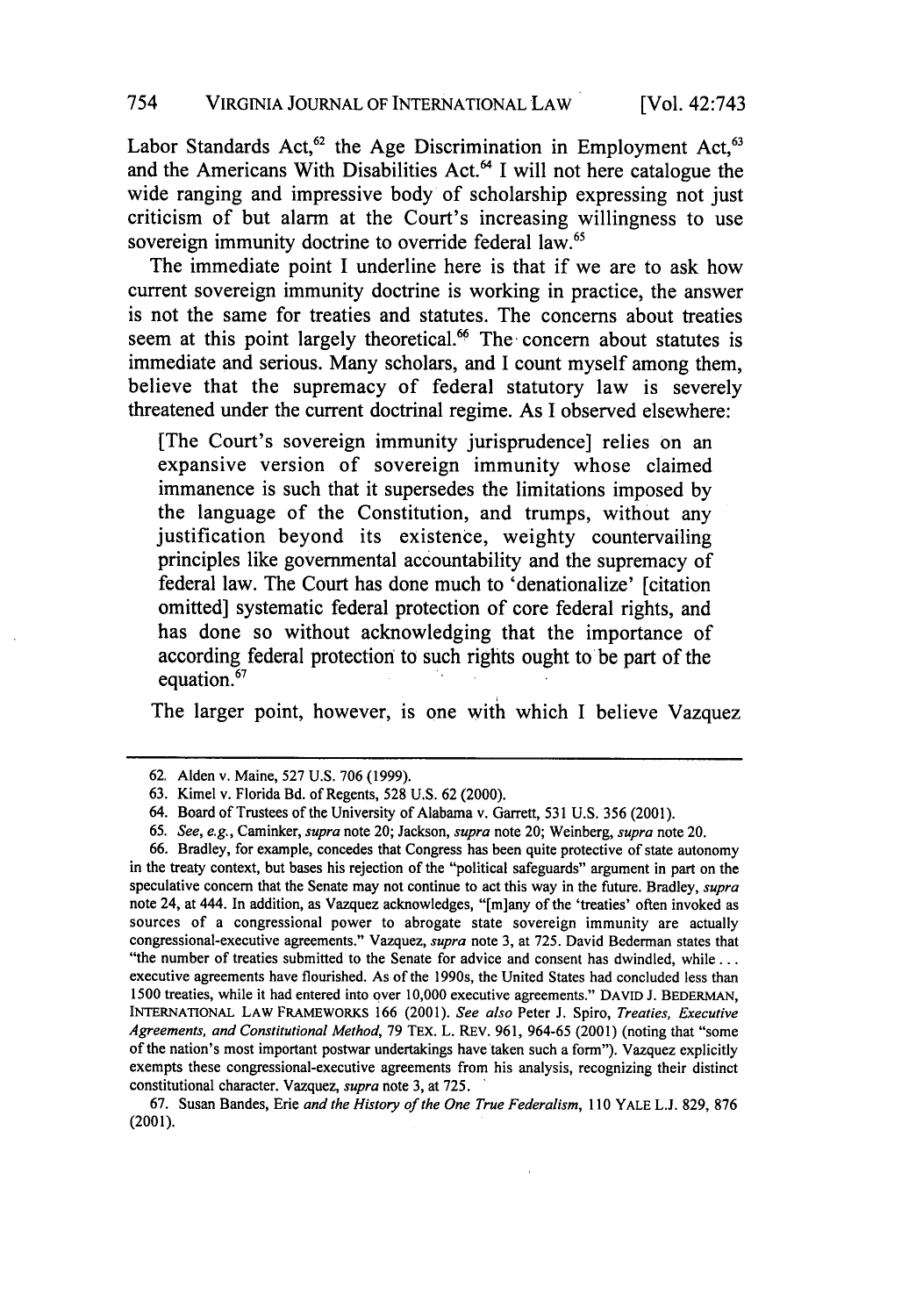would agree. Treaty exceptionalism, or indeed any separate treatment of treaties, will not address the real question of inadequate remediation for violations of statutory law.68 If the Court is serious about ensuring adequate remediation, it must rethink a calibration effort that has gone seriously awry.

# *B. The State Sovereignty Strain*

There is an even more serious problem with assuming a stable<br>extrinal framework for this discussion of treaties and doctrinal framework for this discussion of statutes-specifically, the very schizophrenia Vazquez identifies. What version of sovereign immunity doctrine are we talking about, exactly? Though Vazquez expresses concern about the Court's increased allegiance to the state sovereignty strain, $69$  he is nevertheless too optimistic about the continued existence of the supremacy strain. *Alden* is simply the most recent and most emphatic statement of the Court's deeply held belief that sovereign immunity is a deep, structural, first order principle that must be protected irrespective of whether it leaves an injured party remediless.<sup>70</sup> This belief permeates the Court's increasingly aggressive applications of sovereign immunity doctrine to bar Congressional abrogation, and is becoming more and more visible in its steady contraction of the doctrine of *Ex parte Young.7 "*

If indeed sovereign immunity law now rests, or increasingly rests, on this uncompromising principle, what lessons should we draw for the question Vazquez posed: whether treaties have more power than statutes to abrogate the Eleventh Amendment? As he recognizes, if I may put the matter colloquially, at that point the difference between treaties and statutes becomes the least of our problems. A doctrine that does violence to our ability to enforce the rule of law or guarantee the supremacy of federal law against state government is itself a threat to our sovereignty as a nation-albeit a threat with domestic origins. As

*<sup>68.</sup> See generally* Vazquez, *supra* note 3.

**<sup>69.</sup>** *Id.* at 25 ("Of greater concern is language in some recent decisions suggesting that the Court is departing from the [Supremacy] **view...").**

<sup>70.</sup> *See* Jackson, *supra* note 20, at 953 (critiquing expansion of sovereign immunity into a first order principle); *see also* Daniel A. Farber, *Pledging a New Allegiance: An Essay on Sovereignty and the New Federalism,* 75 NOTRE DAME L. REV. 1133, 1144 (2000) (referring to Court's "reverential" attitude toward sovereign immunity); Matthew Mustokoff, *Sovereign Immunity and the Crisis of Constitutional Absolutism: Interpreting the Eleventh Amendment after* Alden v. Maine, 53 ME. L. REV. 81, 83 (2001) (referring to recent cases culminating in *Alden* as "broaden[ing] the Eleventh Amendment from a procedural rule of narrow, precise application to an overriding, absolute principle of state sovereign immunity ... [a] fundamental, unwavering precept of universal recognition").

<sup>71.</sup> See *supra* text accompanying notes 43-49.